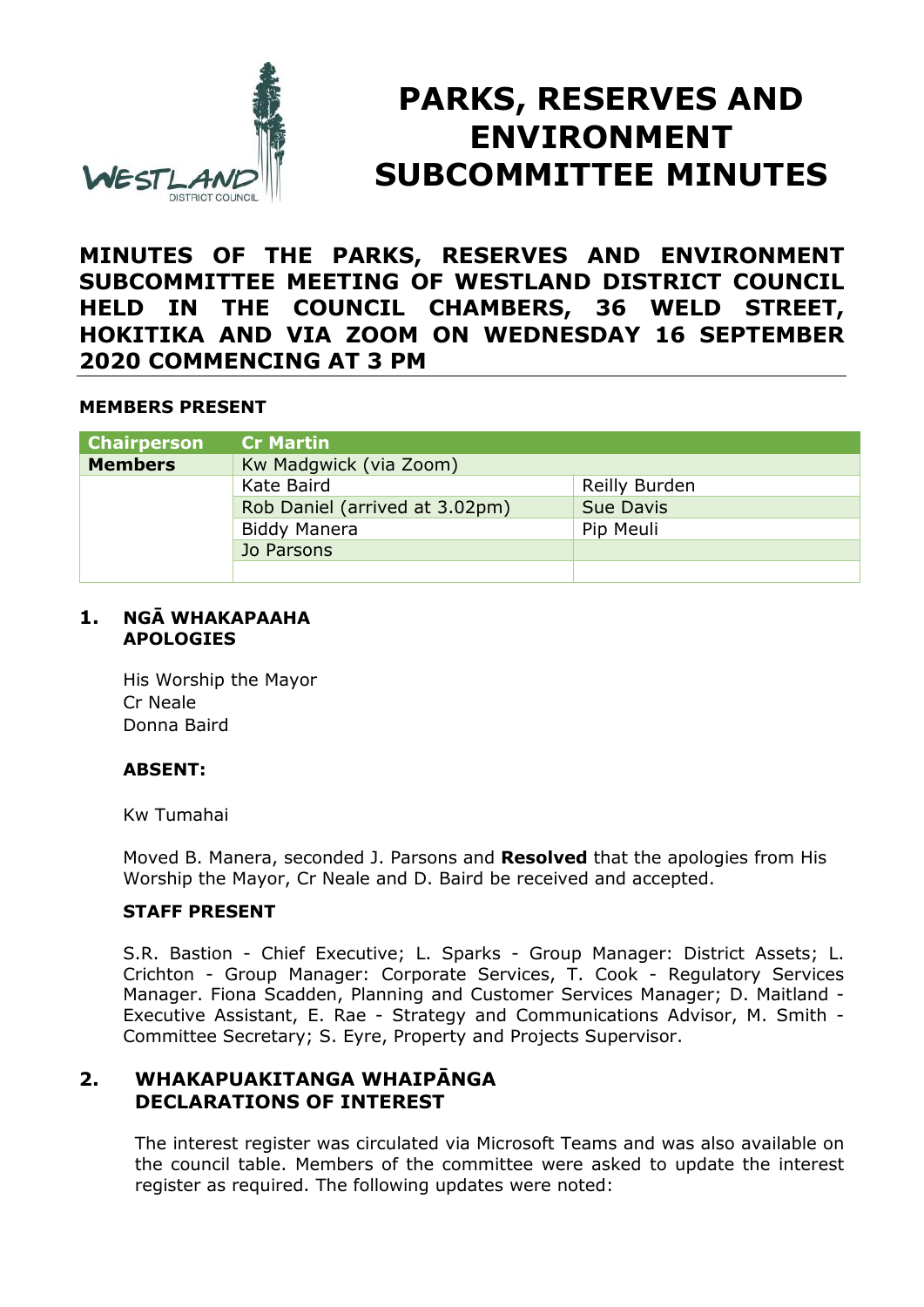R. Burden:

Lions Club of Hokitika - Member, type of interest and conflict not completed.

- R. Daniel: Hokitika Regent Theatre - Committee Member, non-pecuniary, type of conflict not completed.
- S. Davis: West Coast Riding for the Disabled - Committee Member, non-pecuniary, potential conflict / Contractor, pecuniary, potential conflict. PACT - Employee, pecuniary, potential conflict. Westland not Wasteland – Committee Member, non-pecuniary, potential conflict. Green Team – non-pecuniary, potential conflict.
- B. Manera: Heritage West Coast – non-pecuniary, type of conflict noted as N/A.
- J. Parsons: Hokitika Primary Board – Chairperson, type of interest and conflict not completed.

# **3. NGĀ TAKE WHAWHATI TATA KĀORE I TE RĀRANGI TAKE URGENT ITEMS NOT ON THE AGENDA**

There were no urgent items of business not on the Council Agenda.

# **4. NGĀ MENETI O TE HUI KAUNIHERA MINUTES OF MEETINGS**

*R. Daniel entered the Subcommittee Meeting at 3.02pm.* 

The Minutes of the previous meeting were circulated separately via Microsoft Teams.

## **Parks, Reserves and Environment Subcommittee Meeting Minutes – 9 July 2020**

Moved R. Daniel, seconded J. Parsons and **Resolved** that the Meeting Minutes of the Parks, Reserves and Environment Subcommittee held on **9 July 2020** be confirmed as a true and correct record of the meeting.

# **5. ACTION LIST**

The Planning and Customer Services Manager spoke to the Action List and provided the following updates:

# **Racecourse Master Plan**

A workshop was conducted with the Planning and Regulatory Services Committee on 10 September 2020 and included the Racecourse Master Plan. A concept plan is being compiled for consultation.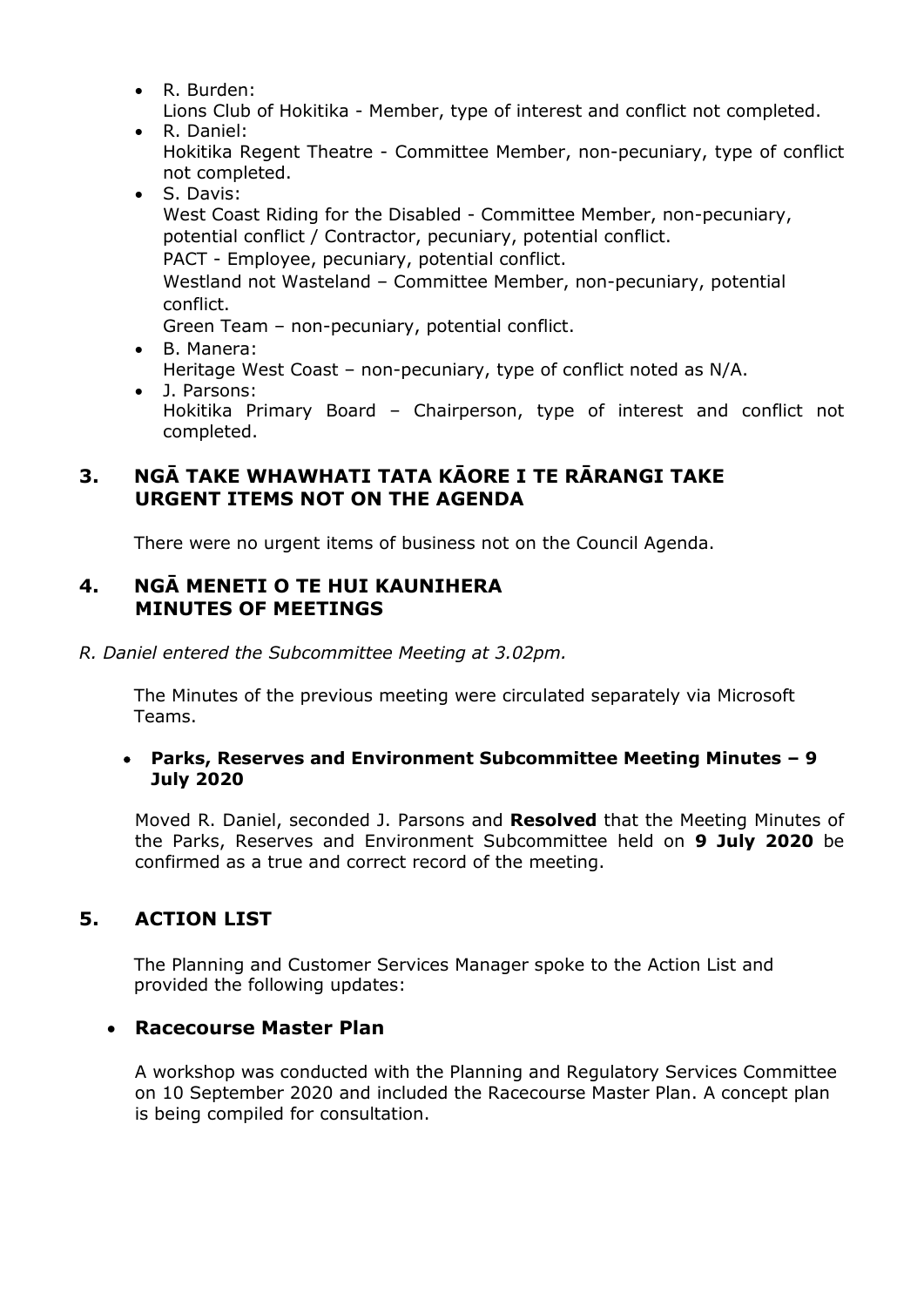# **Town Centre Plan**

The Town Centre Plan was transferred to the Planning and Regulatory Services Committee Workshop and was discussed on 10 September 2020. A concept plan is being developed.

# **Beachfront and Sunset Point Upgrade**

To be discussed as part of today's verbal update from District Assets.

#### **Master Management Plans**

Group Manager: District Assets spoke to this action. A full review has been done of all the reserves the Council manage. A management plan is being compiled for each reserve property, with work to be done over the coming months.

## **Gibson Quay – Heritage Hokitika**

Group Manager: District Assets spoke to this action. Council staff have walked the area, there are a variety of concerns and maintenance that is required. A meeting to be arranged with the Heritage Hokitika Group for discussion.

Both the Chief Executive and Group Manager: District Assets were invited to the Heritage Hokitika Meeting to be held on Tuesday, 29<sup>th</sup> September.

*Action: Group Manager: District Assets to meet with Heritage Hokitika members to review the outstanding items on Heritage Hokitika's Action List before the meeting.* 

Moved B. Manera, seconded S. Davis and **Resolved** that the updated Action List be received.

# **6. NGĀ TĀPAETANGA PRESENTATIONS**

NIL

# **7. PŪRONGO KAIMAHI STAFF REPORTS**

## **Cass Square – New Concept Plan Verbal Update**

The Property and Projects Supervisor spoke to this verbal update and advised that a concept plan was produced after a meeting with the Community at the end of last year. The plan is an accumulation of ideas for the future of the reserve based on that meeting. The main ideas discussed were:

- A Skate Park
- Pavilion Options
- Additional Toilets
- Playground Equipment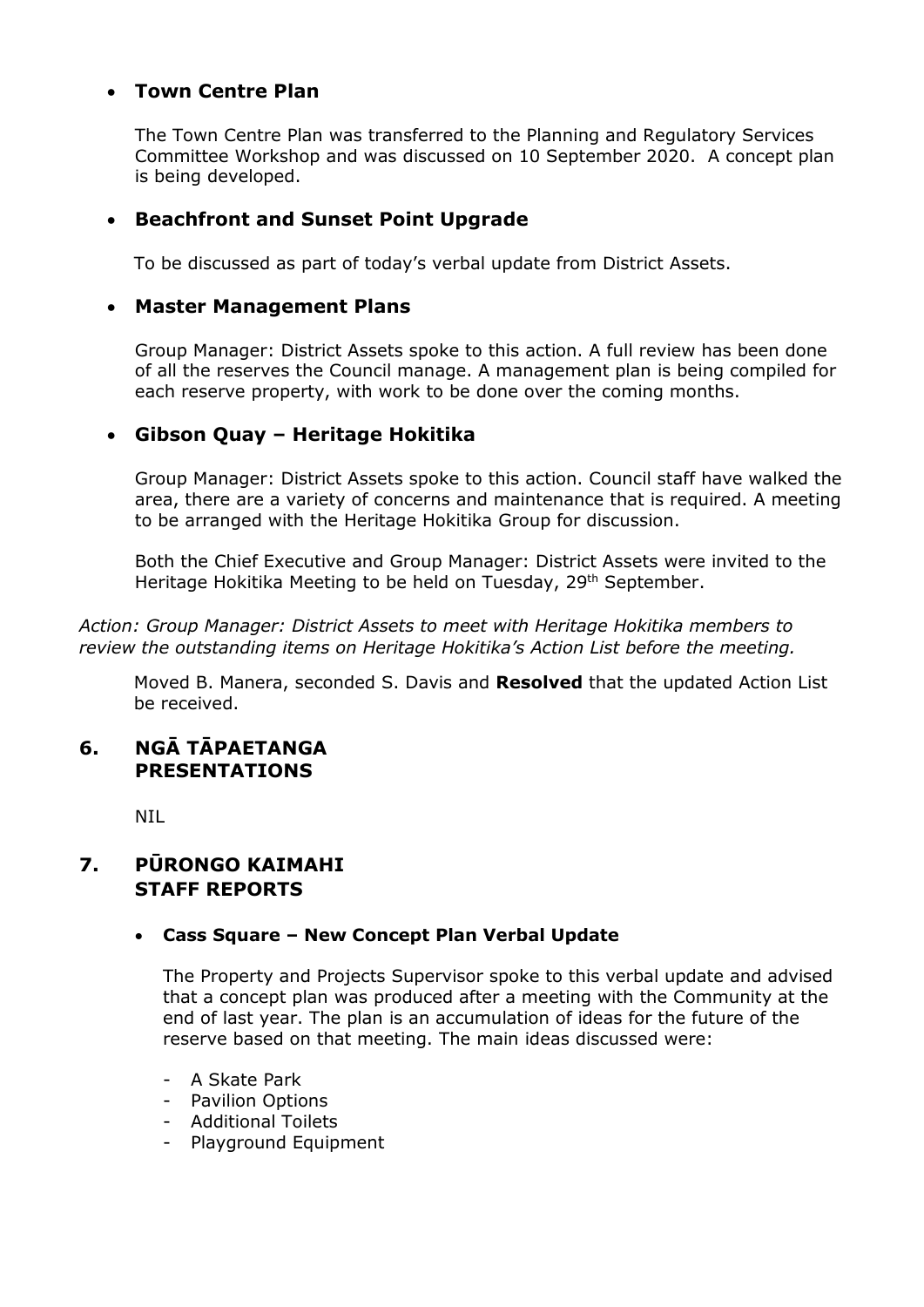During the update it was noted that any concept plans with Cass Square would be balanced against concept plans for the Racecourse as to where the Community saw events being held in these specific locations.

To understand the connection between both locations, The Chair directed that the Racecourse Concept Plan be added to the discussion as a late agenda item.

Moved R. Burden, seconded B. Manera and **Resolved** that the Racecourse Concept Discussion Document be added as a late agenda item for discussion.

#### **Racecourse Concept Discussion Document**

The Planning and Customer Services Manager spoke to the discussion document and advised it had been formulated to engage the Westland Community in consultation and for Council to understand the preferences for the future use of the Racecourse.

Potential options could include but not limited to:

- Multi-use Sports Ground and Convention/Event Centre
- Playground and Picnic Area
- Pavilion and Car parking
- Variety of partial zoning options to consider Residential, rural, reserve

The Subcommittee queried talk around a cycle trail vision and the Chief Executive advised the West Coast Wilderness Trail Subcommittee is working on what cycling/walking trails mean for the town.

*Action: Invite the Mountain Bike Club to the next Parks, Reserves and Environment Subcommittee Meeting to present their vision around connected trails.* 

*Action: Invite the Heritage Walking Trail group to present an update at the next Parks, Reserves and Environment Subcommittee Meeting.* 

*Action: To have the Cass Square and Racecourse Concepts compiled and to aim to have a discussion document in front of Council before Christmas.* 

> Moved P. Meuli, seconded R. Daniel and **Resolved** that the verbal updates regarding the Cass Square New Concept Plan and the Racecourse Concept Discussion Document be received.

*Kw Madgwick gave his apologies and left the meeting at 4.17pm.* 

## **Beachfront Development and Sunset Point Verbal Update**

The Property and Projects Supervisor provided a verbal update to this item and advised that the project was close to completion and the finishing touches were now being done. The maintenance of the area will be added to the Westroads Maintenance Contract which is currently being revised for 2021.

Moved B. Manera, seconded J. Parsons and **Resolved** that the verbal update regarding the Beachfront Development and Sunset Point be received.

*Action: A site visit walk around to be organised for the Subcommittee. To include Sunset Point, Cass Square.*